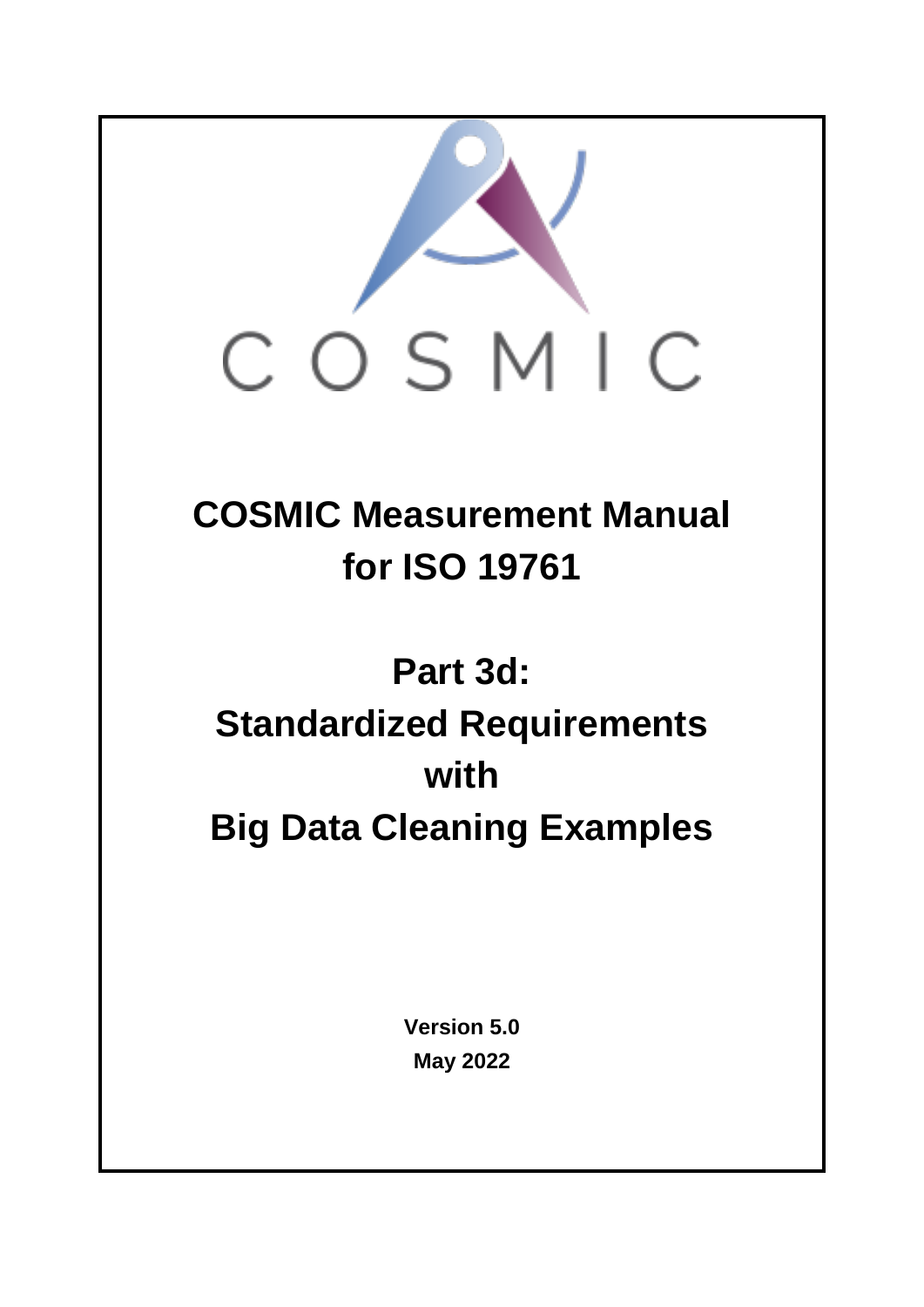### **Foreword.**

The COSMIC Measurement Manual for ISO⁄IEC 19761:2011 consists of the Parts:

Part 1: Principles, definitions & rules\* (17 pages)

- Part 2: Guidelines\* (18 pages)
- Part 3: Examples of COSMIC concepts and measurements, consisting of:
	- Part 3a Standard Measurement Strategy Examples (13 pages)
		- Part 3b Real-time Examples (32 pages)
		- Part 3c MIS Examples. (58 pages)
	- Part 3d Standardized Requirements with Big Data Cleaning Examples (12 pages)

\* Parts 1 and 2 describe the entire material necessary for certification.

A public domain version of the COSMIC Measurement Manual and other technical reports, including translations into other languages, can be found at the Knowledge Base of [www.cosmic-sizing.org.](http://www.cosmic-sizing.org/)

#### **Purpose of this document.**

The purpose of this document is to show COSMIC can be used to define structured requirements (called 'standardized FUR'), to specify Big Data Cleaning software examples with these requirements and that size follows, i.e. that a separate measurement of this standardized FUR is unneeded. See the Introduction to learn that standardized FUR is also useful when there is no need for size.

*The COSMIC Group recommends that users study and master the COSMIC method, before applying the specification of standardized FUR.*

#### **May 2022 editing.**

Section 5.4 Data movements for keys added. Section 5.7 Purpose mentions to merge 'relevant parts', however full tables are merged, specification of relevant columns added. Section 5.8 Requirement was added to display quartile values and enable verification of the results.

#### **Editors.**

Alain Abran, Ecole de technologie supérieure – University of Quebec (Canada), Arlan Lestherhuis (The Netherlands).

#### **Other members of COSMIC Measurement Practices Committee.**

Jean-Marc Desharnais, Ecole de technologie supérieure – University of Quebec (Canada), Peter Fagg, Pentad (UK), Dylan Ren, Measures Technology LLC (China), Bruce Reynolds, Tecolote Research (USA), Hassan Soubra, German University in Cairo (Egypt), Sylvie Trudel, Université du Québec à Montréal - UQAM (Canada), Frank Vogelezang, IDC Metri (The Netherlands).

Copyright 2022. All Rights Reserved. The Common Software Measurement International Consortium (COSMIC). Permission to copy all or part of this material is granted provided that the copies are not made or distributed for commercial advantage and that the title of the publication, its version number, and its date are cited and notice is given that copying is by permission of the Common Software Measurement International Consortium (COSMIC). To copy otherwise requires specific permission.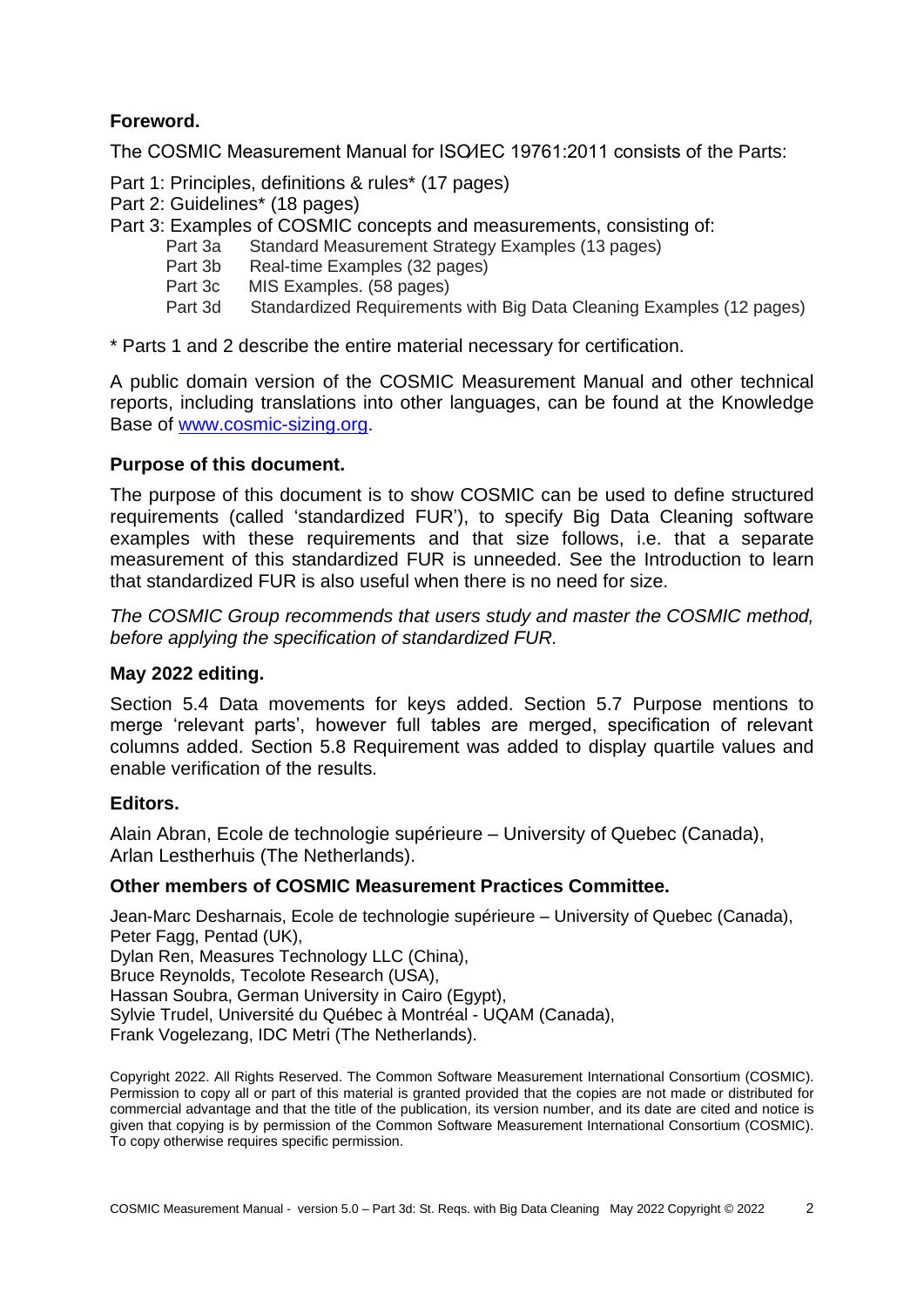# **Table of Contents**

| 1                       |  |
|-------------------------|--|
| $\boldsymbol{2}$        |  |
| 3                       |  |
| 3.1                     |  |
| 3.2                     |  |
|                         |  |
|                         |  |
|                         |  |
|                         |  |
| 3.3                     |  |
| $\overline{\mathbf{4}}$ |  |
| 4.1                     |  |
| 4.2                     |  |
| 4.3                     |  |
| 5                       |  |
| 5.1                     |  |
| 5.2                     |  |
| 5.3                     |  |
| 5.4                     |  |
| 5.5                     |  |
| 5.6                     |  |
| 5.7                     |  |
| 5.8                     |  |
| 5.9                     |  |
|                         |  |
|                         |  |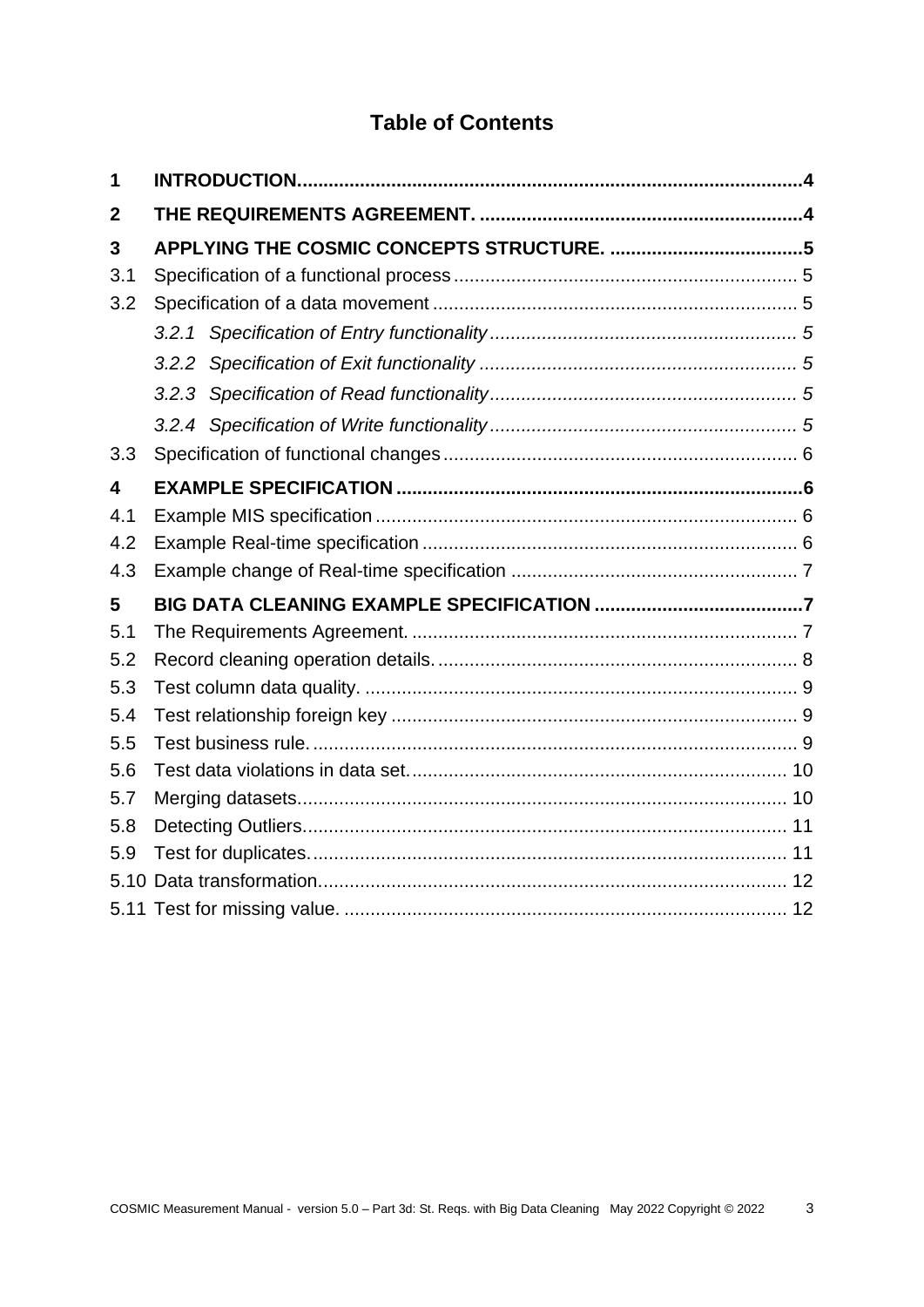#### <span id="page-3-0"></span>**1 INTRODUCTION.**

The approach to a COSMIC measurement is to use functional user requirements (FUR) to determine functional size. To do so, the functional processes with their data movements must be identified. Specification of FUR and measurement are separate activities. However, if the FUR *themselves* are structured according to both COSMIC concepts, the size of such 'standardized FUR' is a consequence of that structure, so a separate measurement is unneeded.

Standardized FUR has several other interesting benefits:

- Applying the structure of the COSMIC concepts results in uniformly structured, 'standardized' specifications of FUR. If size isn't needed it can be ignored, without losing the other benefits.
- Standardized FUR can make user stories concrete. Assigning functional processes to user stories enables an early COSMIC estimate. This estimate can be refined when the data movements have been identified.
- Standardized FUR provides clearly structured specifications, facilitating verification of their completeness, correctness and consistency.
- As standardized FUR and its measurement coincide a measurement strategy is unneeded. It is replaced by a Requirements Agreement, a 'contract' between stakeholders and specifier. The stakeholders know what they get and whether the sizes are comparable to existing sizes. The specifier knows exactly what and how to specify.
- Standardized FUR's explicit structure of functional processes and data movements facilitates adaptation to new requirements and thereby supports 'living documentation'. It also provides an obvious input format for tools, including tools that generate testcases, test scripts and source code.

#### <span id="page-3-1"></span>**2 THE REQUIREMENTS AGREEMENT.**

This section describes the key parameters that must be considered before the actual specification of requirements for a piece of software.

**Capture** 

- the purpose of the specification and measurement exercises;
- the functional users of the software to be realized or changed, and the types of data movements that the software may handle;
- if applicable the layered architecture and components separately to be specified;
- the artefacts which will be needed for the specifications exercise.

Note. It is helpful to draw a context diagram of the software being specified.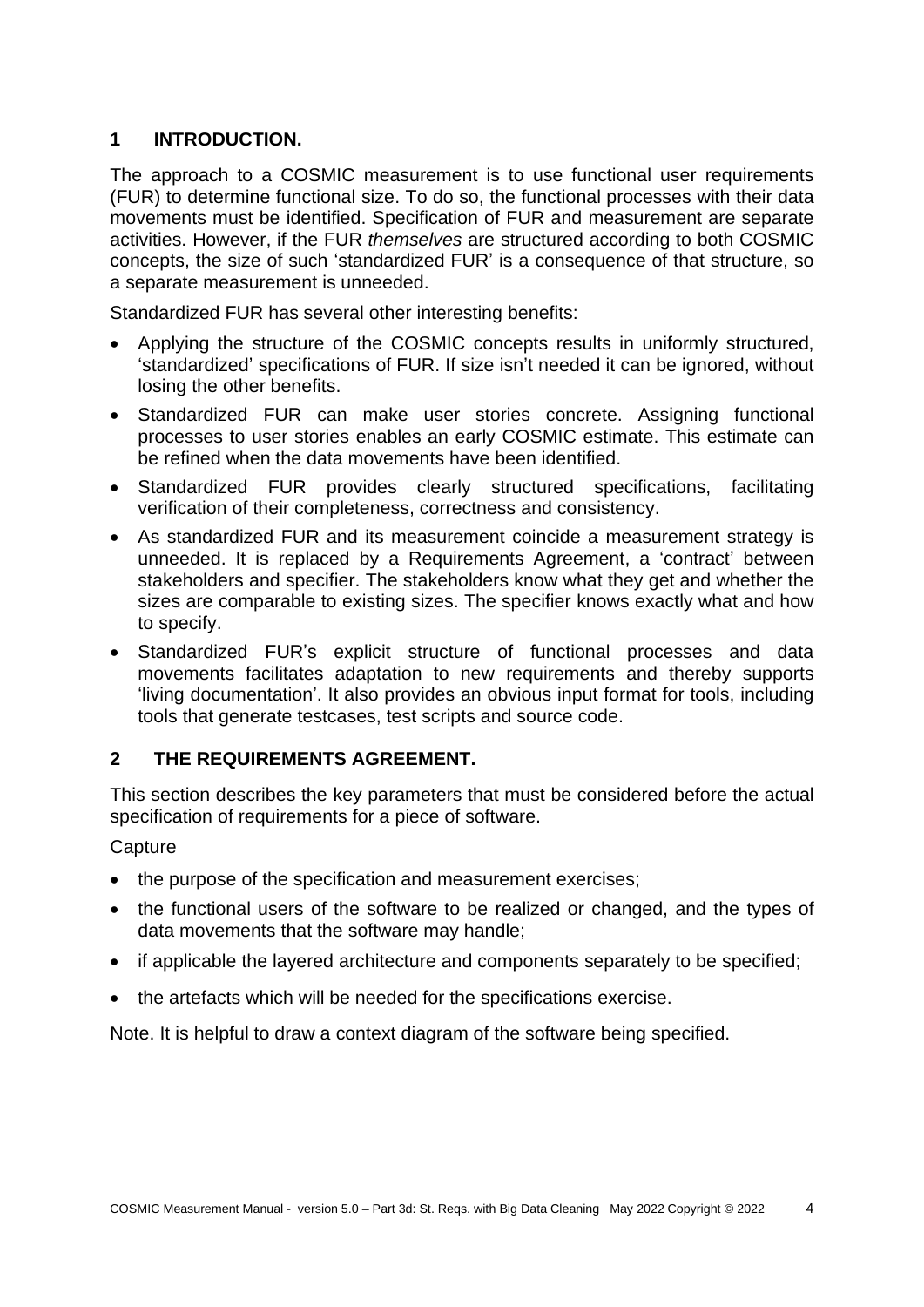## <span id="page-4-0"></span>**3 APPLYING THE COSMIC CONCEPTS STRUCTURE.**

### <span id="page-4-1"></span>**3.1 Specification of a functional process**

Specify

- triggering event (omit if the triggering event obviously follows from the name of the functional process)
- name of the functional process
- functional user(s)

### <span id="page-4-2"></span>**3.2 Specification of a data movement**

Note. Requirements that in a measurement are accounted for by the data movement functionality are indicated by '(\*)'.

### <span id="page-4-3"></span>*3.2.1 Specification of Entry functionality*

Specify

- the data group of the triggering Entry and possibly other input data groups
- the functional user(s)
- (\*) the required formatting and presentation manipulations along with all associated validations of the entered data attributes, to the extent that these data manipulations do not involve another type of data movement

If one of more Reads are required as part of the validation process, these are specified as separate Read data movements

## <span id="page-4-4"></span>*3.2.2 Specification of Exit functionality*

Specify

- the data group(s) moved to the functional user(s)
- (\*) the required data formatting and presentation manipulations, including processing required to send the data attributes to the functional user, to the extent that these manipulations do not involve another type of data movement.

## <span id="page-4-5"></span>*3.2.3 Specification of Read functionality*

**Specify** 

- the data group(s) to be retrieved from persistent storage
- (\*) the logical processing and⁄or mathematical computation needed to read the data, to the extent that these manipulations do not involve another type of data movement

### <span id="page-4-6"></span>*3.2.4 Specification of Write functionality*

Specify

• the data group(s) to be stored to persistent storage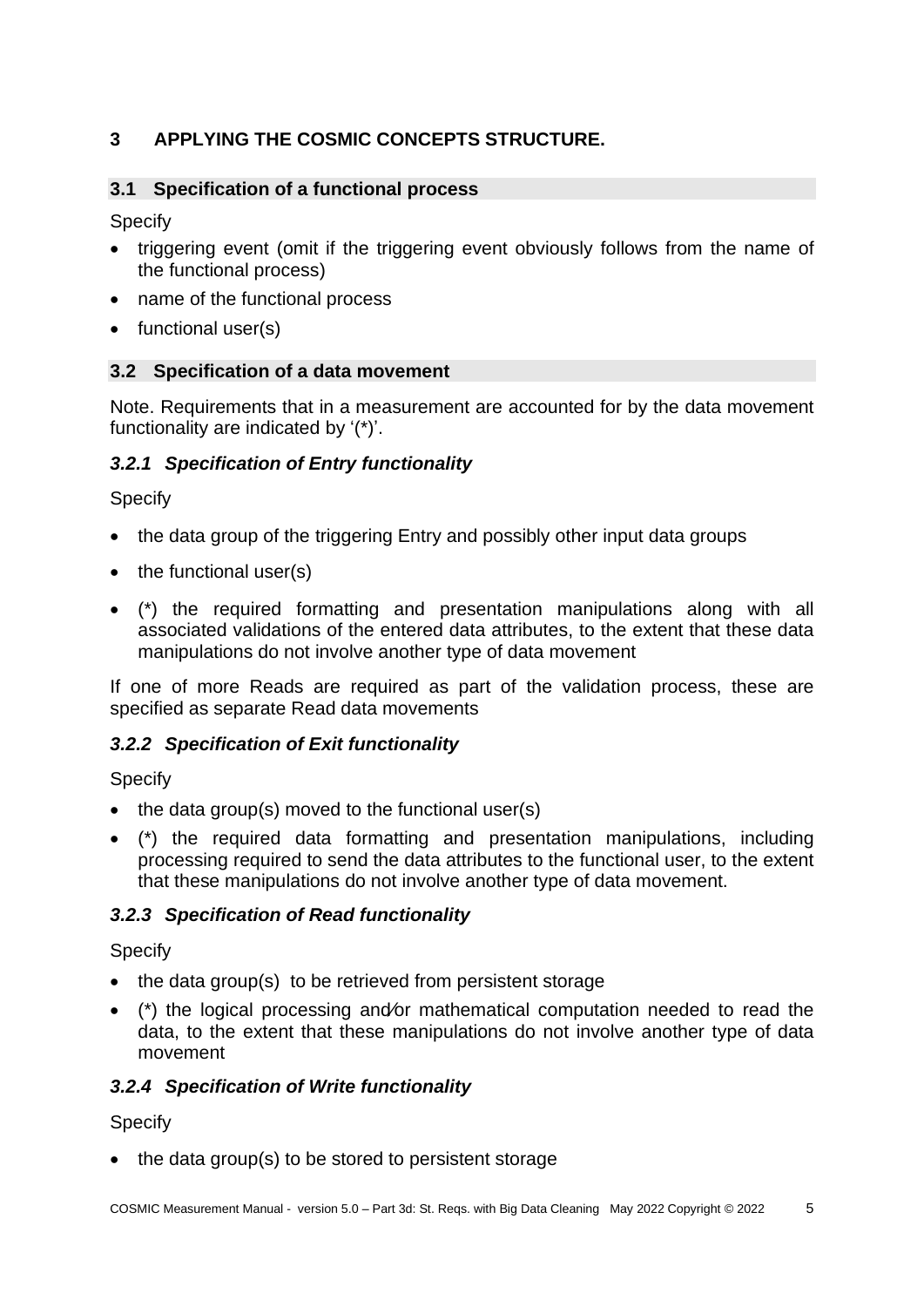- the data group(s) to be deleted or validity to be ended
- (\*) the logical processing and⁄or mathematical computation to create the data attributes to be written, to the extent that these manipulations do not involve another type of data movement.

#### <span id="page-5-0"></span>**3.3 Specification of functional changes**

For details about measurement of changes, see Part 2 of the Measurement Manual, section 'Measurement of the size of changes to software'.

#### <span id="page-5-1"></span>**4 EXAMPLE SPECIFICATION**

(Abbreviations: TEv = triggering event,  $E =$  Entry,  $X =$  Exit,  $R =$  Read, W = Write, FU = functional user).

Note. Pay particular attention to updating the standardized FUR after realization or change of the software.

#### <span id="page-5-2"></span>**4.1 Example MIS specification**

(from the C-Reg Case study)

| FP: Add a Professor.                                                                                                                                              |                          | Size: 4 CFP |  |
|-------------------------------------------------------------------------------------------------------------------------------------------------------------------|--------------------------|-------------|--|
| Specification                                                                                                                                                     | Data group               |             |  |
| Registrar (FU) enters details for the Professor                                                                                                                   | <b>Professor details</b> | F           |  |
| C-Reg checks if the data describe a Professor details<br>Professor who already exists and if so,<br>displays an error message, else validates the<br>entered data |                          | R           |  |
| C-Reg creates a new Professor                                                                                                                                     | Professor details        | W           |  |
| Display error message                                                                                                                                             | <b>Error Message</b>     | Χ           |  |

#### <span id="page-5-3"></span>**4.2 Example Real-time specification**

(from the Rice cooker Case study)

| FP: Start cooking (start button pressed)                                                              |              | Size: 3 CFP |  |
|-------------------------------------------------------------------------------------------------------|--------------|-------------|--|
| Specification                                                                                         | Data group   |             |  |
| When the start button $(FU)$ is pressed it<br>sends a start signal to the software                    | Start signal |             |  |
| The software sends a Turn ON command to $\vert$ Turn ON command to $\vert$ X<br>the Heater (FU)       | Heater       |             |  |
| The software sends a Turn ON command to $\vert$ Turn ON command to $\vert$ X<br>the Cooking Lamp (FU) | Cooking Lamp |             |  |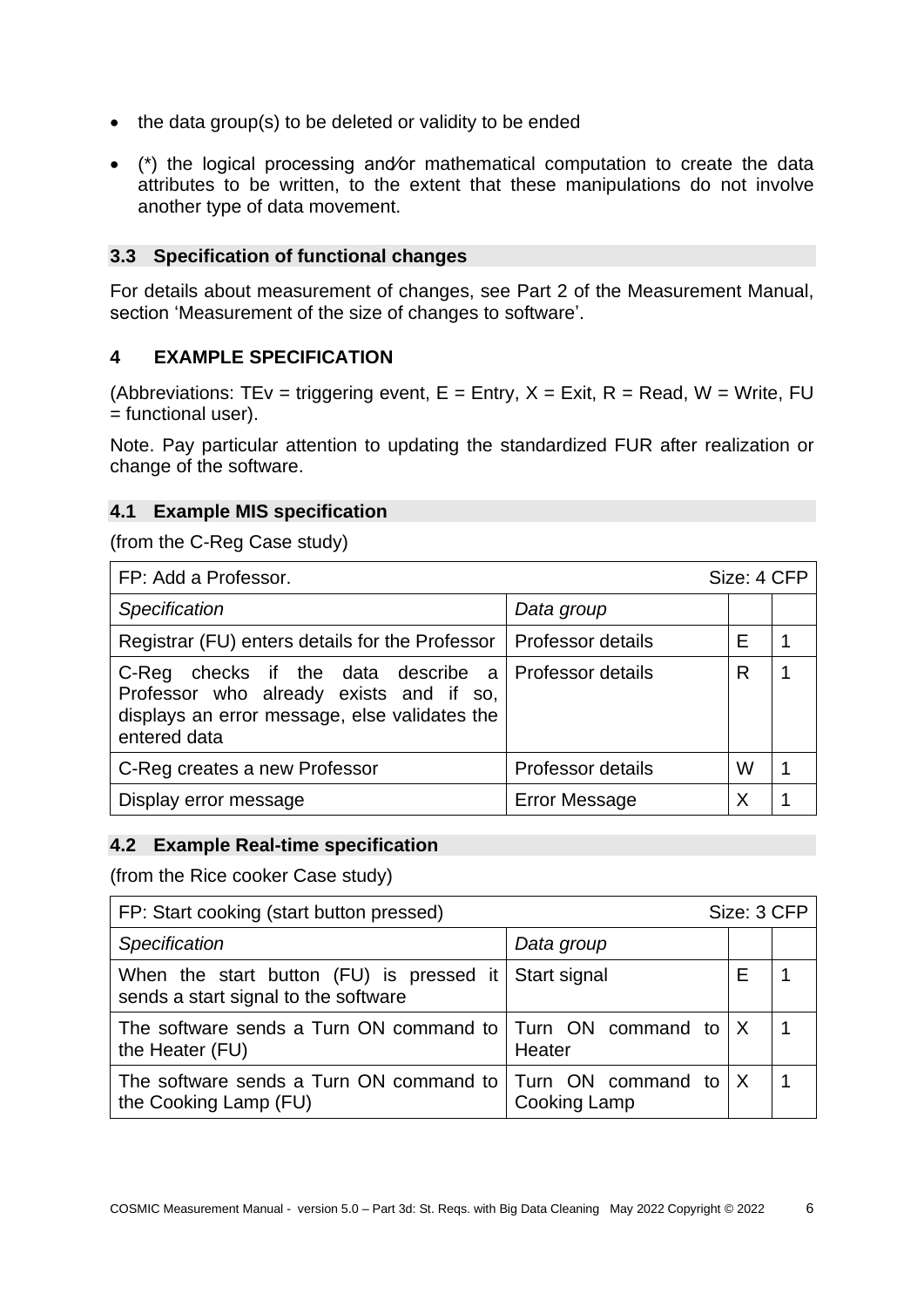#### <span id="page-6-0"></span>**4.3 Example change of Real-time specification**

(see the Rice cooker Case study)

To the first prototype a hardware 'convenience timer' has been added: a start signal can also be provided by this new timer. Cooking can start at a convenient point of time set by the human use (function implemented by the hardware). To prevent malfunction the software must ensure that any new start signal is ignored when the cooker is processing.

| FP: Start cooking (TEv: button or convenience timer start)<br>Size of change: 2 CFP                          |                                    |   |  |
|--------------------------------------------------------------------------------------------------------------|------------------------------------|---|--|
| <b>Specification</b>                                                                                         | Data group                         |   |  |
| When the start button (FU) is pressed it<br>sends a start signal to the software.                            | Start signal                       | Е |  |
| At the set time the convenience timer (FU)<br>sends a start signal to the software (data<br>movement added). | Start signal                       | F |  |
| Ignore any start signal if the cooker has been<br>started (data movement added).                             | Cooking mode                       | R |  |
| The software sends a Turn ON command to<br>the Heater (FU)                                                   | Turn ON command to<br>Heater       | X |  |
| The software sends a Turn ON command to<br>the Cooking Lamp (FU)                                             | Turn ON command to<br>Cooking Lamp | X |  |

### <span id="page-6-1"></span>**5 BIG DATA CLEANING EXAMPLE SPECIFICATION**

#### <span id="page-6-2"></span>**5.1 The Requirements Agreement.**

The Requirements Agreement for the Big Data cleaning software could be:

*Purpose of the specifications exercise.* Purpose of the specifications is twofold. The specifications describe the functionality of the software to be realized. In addition, the integrated functional size is input for estimating effort of its realization.

*Functional users of the software.* In the examples the data scientist is the only functional user.

*Types of data movements that the software may handle.* The types of data groups pertain to the data, their location (i.e. data set IDs and/or column IDs), defects, constraints and phenomena that the data scientist needs to cope with.

*Layered architecture and components.* Not applicable.

*Artefacts needed for the specifications exercise.* Not applicable. Usually the specifications exercise will be based on interview reports of data managers.

*The context diagram of the software being specified.*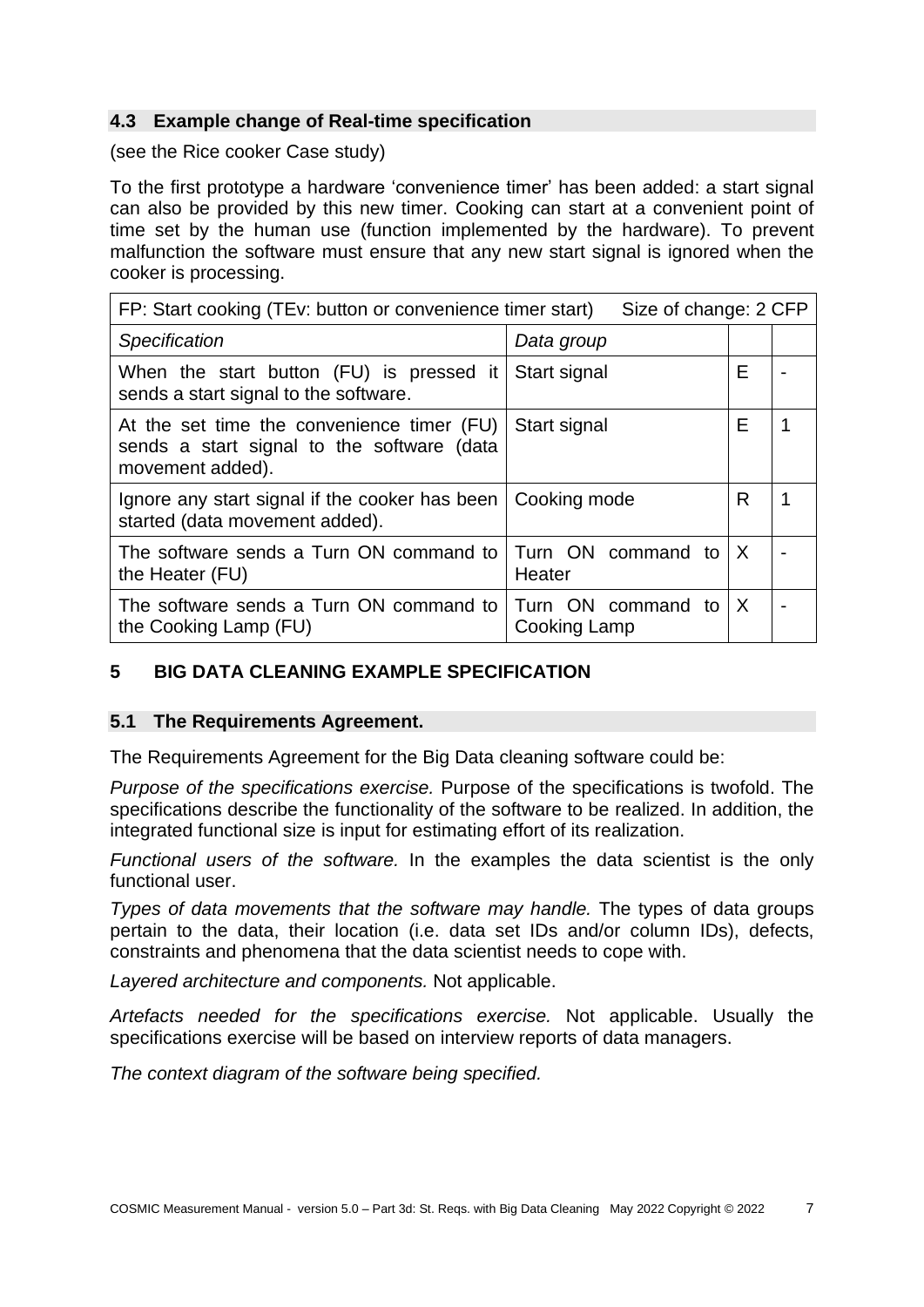

# <span id="page-7-0"></span>**5.2 Record cleaning operation details.**

Purpose: Keep record of every cleaning operation (in plain text).

| FP: Create cleaning operation.                                |                               | Size: 3 CFP |  |
|---------------------------------------------------------------|-------------------------------|-------------|--|
| Specification                                                 | Data group                    |             |  |
| Data scientist (FU) enters details of a<br>cleaning operation | Cleaning operation<br>details |             |  |
| Store cleaning operation details                              | Cleaning operation<br>details | W           |  |
| Display error message                                         | <b>Error Message</b>          |             |  |

| FP: Display list of cleaning operations.                     |                                   | Size: 4 CFP |  |
|--------------------------------------------------------------|-----------------------------------|-------------|--|
| <b>Specification</b>                                         | Data group                        |             |  |
| Data scientist (FU) enters cleaning operation<br>search term | Cleaning operation<br>search term |             |  |
| Read cleaning operation details                              | Cleaning operation<br>details     | R           |  |
| Display cleaning operation details                           | Cleaning operation<br>details     |             |  |
| Display error message                                        | <b>Error Message</b>              |             |  |

| FP: Display cleaning operation details.             |                                             |   | Size: 4 CFP |
|-----------------------------------------------------|---------------------------------------------|---|-------------|
| <b>Specification</b>                                | Data group                                  |   |             |
| Data scientist (FU) enters cleaning operation<br>ID | Cleaning operation<br>details to be changed |   |             |
| Read cleaning operation details                     | Cleaning operation<br>details               | R |             |
| Display cleaning operation details                  | Cleaning operation<br>details               |   |             |
| Display error message                               | <b>Error Message</b>                        |   |             |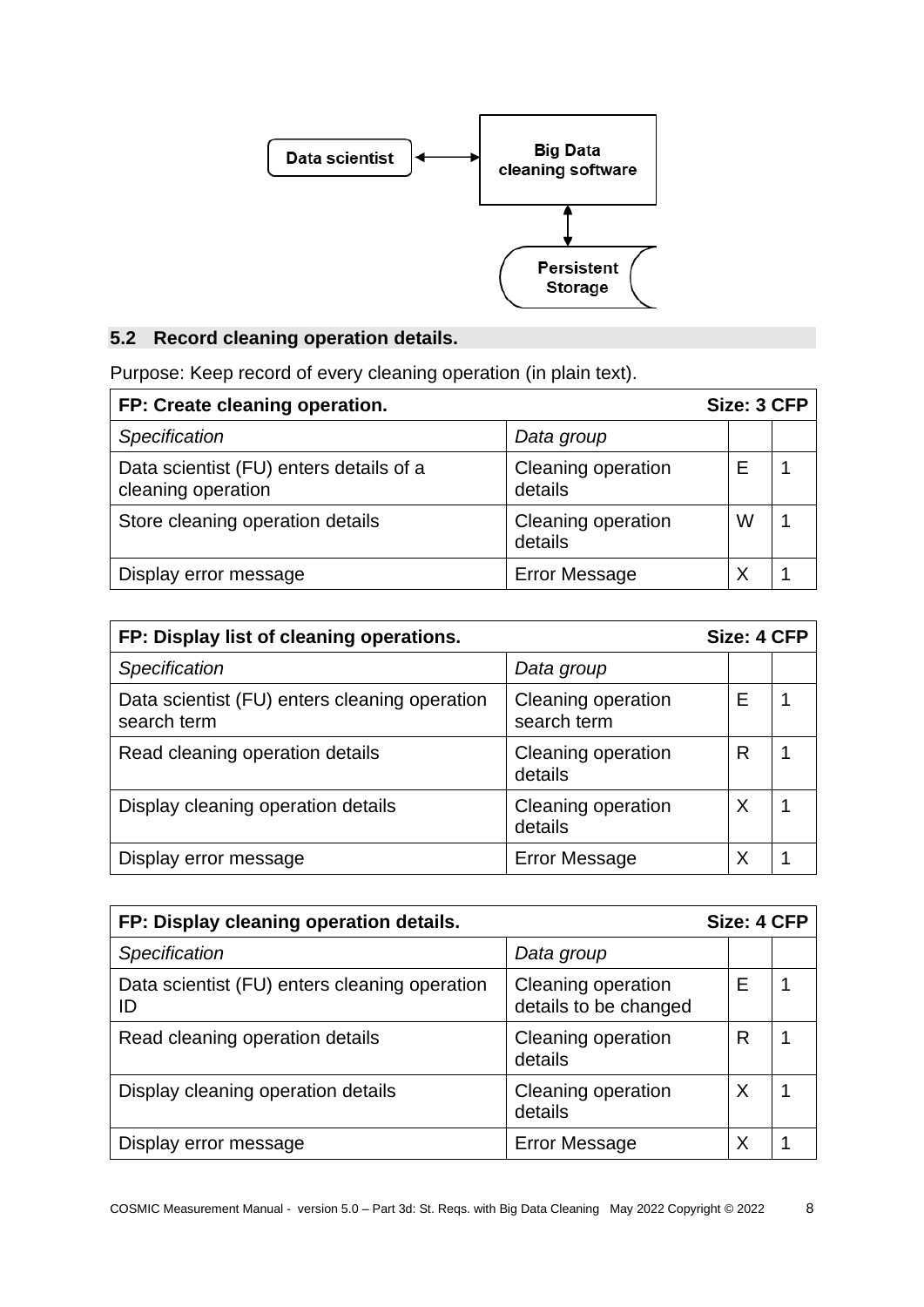| FP: Update cleaning operation.                                          |                                              | Size: 3 CFP |  |
|-------------------------------------------------------------------------|----------------------------------------------|-------------|--|
| Specification                                                           | Data group                                   |             |  |
| Data scientist (FU) enters changed details of<br>the cleaning operation | <b>Cleaning operation</b><br>changed details |             |  |
| Store changed cleaning operation details                                | Cleaning operation<br>changed details        | W           |  |
| Display error message                                                   | <b>Error Message</b>                         |             |  |

### <span id="page-8-0"></span>**5.3 Test column data quality.**

Note: in the following 'constraint' includes 'text pattern'

| FP: Check Column data quality                            |                             | Size: 6 CFP |  |
|----------------------------------------------------------|-----------------------------|-------------|--|
| Specification                                            | Data group                  |             |  |
| Data scientist (FU) enters data set ID                   | Data set ID                 | Е           |  |
| Data scientist (FU) enters column ID                     | Column ID                   | F           |  |
| Data scientist (FU) enters constraint to<br>compare with | Constraint                  | E           |  |
| Read value                                               | Value                       | R           |  |
| Check constraints and display violation                  | <b>Constraint violation</b> | X           |  |
| Display error message                                    | <b>Error Message</b>        | Χ           |  |

### <span id="page-8-1"></span>**5.4 Test relationship foreign key**

| FP: Test relationship foreign key                         |                                      | Size: 8 CFP |   |
|-----------------------------------------------------------|--------------------------------------|-------------|---|
| Specification                                             | Data group                           |             |   |
| Data scientist (FU) enters foreign data set ID            | Foreign data set ID                  | Е           |   |
| Data scientist (FU) enters foreign key ID                 | Foreign key ID                       | Е           |   |
| Data scientist (FU) enters primary data set ID            | Primary data set ID                  | Е           |   |
| Data scientist (FU) enters primary key to<br>compare with | Key ID                               | Е           |   |
| Read foreign key value                                    | Foreign key value                    | R           |   |
| Read primary key value                                    | Primary key value                    | R           |   |
| Display key violation                                     | Both data set IDs and<br>foreign key | X           | 1 |
| Display error message                                     | <b>Error Message</b>                 | Χ           |   |

#### <span id="page-8-2"></span>**5.5 Test business rule.**

Note: in the following prime customers (marked somehow) get a given percentage discount on an order.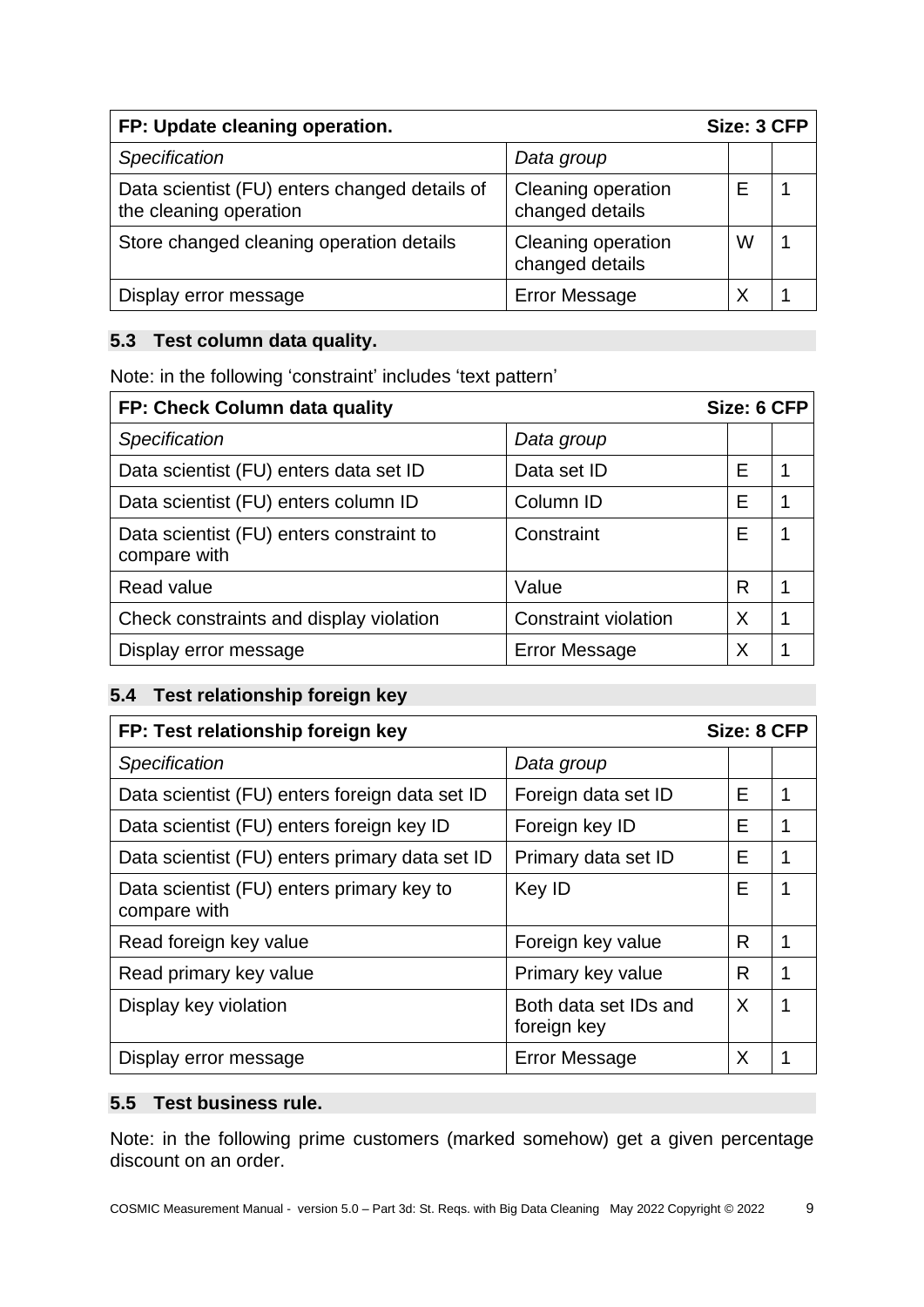| FP: Test business rule                                       |                                            | Size: 6 CFP |  |
|--------------------------------------------------------------|--------------------------------------------|-------------|--|
| Specification                                                | Data group                                 |             |  |
| Data scientist (FU) enters data set ID of prime<br>customers | Data set ID of prime<br>customers          | Е           |  |
| Data scientist (FU) enters selection of prime<br>customer    | Customer type to be<br>tested              | Е           |  |
| Read customer data                                           | Customer data                              | R           |  |
| Read associated bill data                                    | Customer bill data                         | R           |  |
| Display business rule violation                              | Customer ID, bill ID,<br>actual percentage | X           |  |
| Display error message                                        | <b>Error Message</b>                       | Χ           |  |

### <span id="page-9-0"></span>**5.6 Test data violations in data set.**

Purpose: to test a data set before processing it.

| FP: Test data violations in data set                  |                                  | Size: 6 CFP |  |
|-------------------------------------------------------|----------------------------------|-------------|--|
| <b>Specification</b>                                  | Data group                       |             |  |
| Data scientist (FU) enters data set ID                | Data set ID                      | F           |  |
| Data scientist (FU) enters column ID                  | Column ID                        | F           |  |
| Data scientist (FU) enters constraint to be<br>tested | Constraint                       | Е           |  |
| Read value and test constraint                        | Value to be tested               | R           |  |
| Display violation                                     | Value, violated<br>constraint ID | X           |  |
| Display error message                                 | <b>Error Message</b>             | X           |  |

### <span id="page-9-1"></span>**5.7 Merging datasets.**

Purpose: combining relevant parts of datasets to create a new file.

| FP: Merging datasets<br>Size: 10 CFP                                           |                                        |   |  |
|--------------------------------------------------------------------------------|----------------------------------------|---|--|
| <b>Specification</b>                                                           | Data group                             |   |  |
| Data scientist (FU) enters first data set ID to<br>be merged                   | First data set ID                      | Е |  |
| Data scientist (FU) enters linking column ID of<br>first data set to be merged | Linking column ID of first<br>data set | Е |  |
| Data scientist (FU) enters column ID of first<br>data set to be merged         | Column ID                              | E |  |
| Data scientist (FU) enters second data set ID<br>to be merged                  | Second data set ID                     | E |  |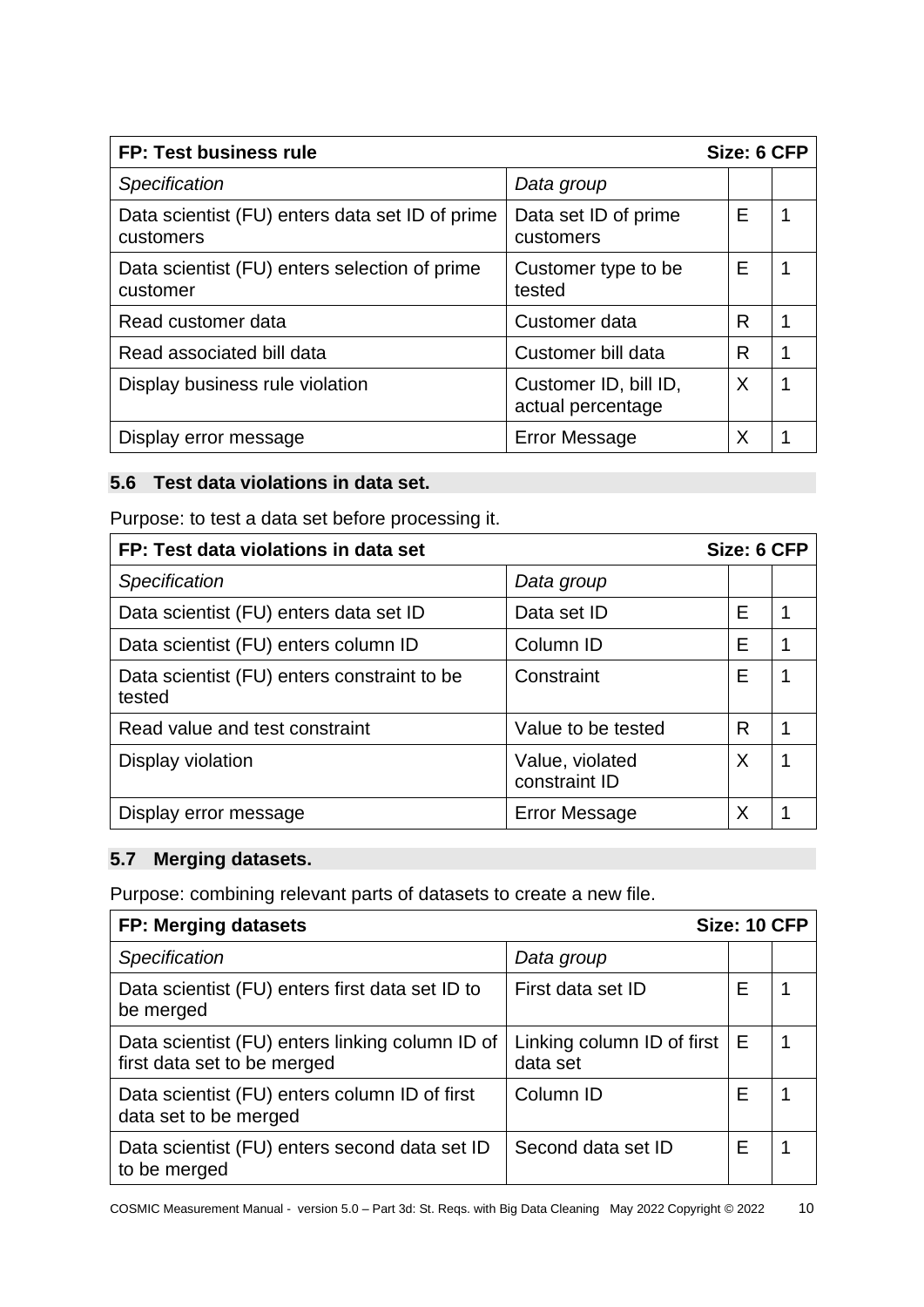| Data scientist (FU) enters linking column ID of<br>second data set to be merged | Linking column ID of<br>second data set | F |  |
|---------------------------------------------------------------------------------|-----------------------------------------|---|--|
| Data scientist (FU) enters column ID of<br>second data set to be merged         | Column ID                               | F |  |
| Read first data set                                                             | Record of first data set                | R |  |
| Read second data set                                                            | Matching record of<br>second data set   | R |  |
| Merge records to new data set                                                   | Merged record                           | W |  |
| Display error message                                                           | <b>Error Message</b>                    |   |  |

# <span id="page-10-0"></span>**5.8 Detecting Outliers.**

| <b>FP: Detect Outliers.</b>                                                             |                                                       | Size: 6 CFP |   |
|-----------------------------------------------------------------------------------------|-------------------------------------------------------|-------------|---|
| <b>Specification</b>                                                                    | Data group                                            |             |   |
| Data scientist (FU) enters data set ID                                                  | Data set ID                                           | Е           |   |
| Data scientist (FU) enters ID of column to be<br>tested                                 | Column ID                                             | Е           |   |
| Read value                                                                              | Value                                                 | R           |   |
| Compute and display the quartiles Q1 and Q3<br>and the interquartile range              | Quartile info                                         | X           |   |
| Read value                                                                              | Movement of data<br>accounted for by<br>previous Read |             |   |
| Compare value with interquartile range and<br>display it if outside interquartile range | Data group including<br>outlier                       | $\sf X$     | 1 |
| Display error message                                                                   | <b>Error Message</b>                                  | X           |   |

# <span id="page-10-1"></span>**5.9 Test for duplicates.**

| FP: Test for duplicates.                                                                           |                                       | Size: 5 CFP |  |
|----------------------------------------------------------------------------------------------------|---------------------------------------|-------------|--|
| Specification                                                                                      | Data group                            |             |  |
| Data scientist (FU) enters data set ID                                                             | Data set ID                           | Е           |  |
| Data scientist (FU) enters column ID(s) of<br>combination of column(s) that should be<br>different | Column ID                             | Е           |  |
| Read data set record                                                                               | Data set record                       | R           |  |
| Display duplicate if combined values equal                                                         | Data group with possible<br>duplicate | $\times$    |  |
| Display error message                                                                              | <b>Error Message</b>                  |             |  |